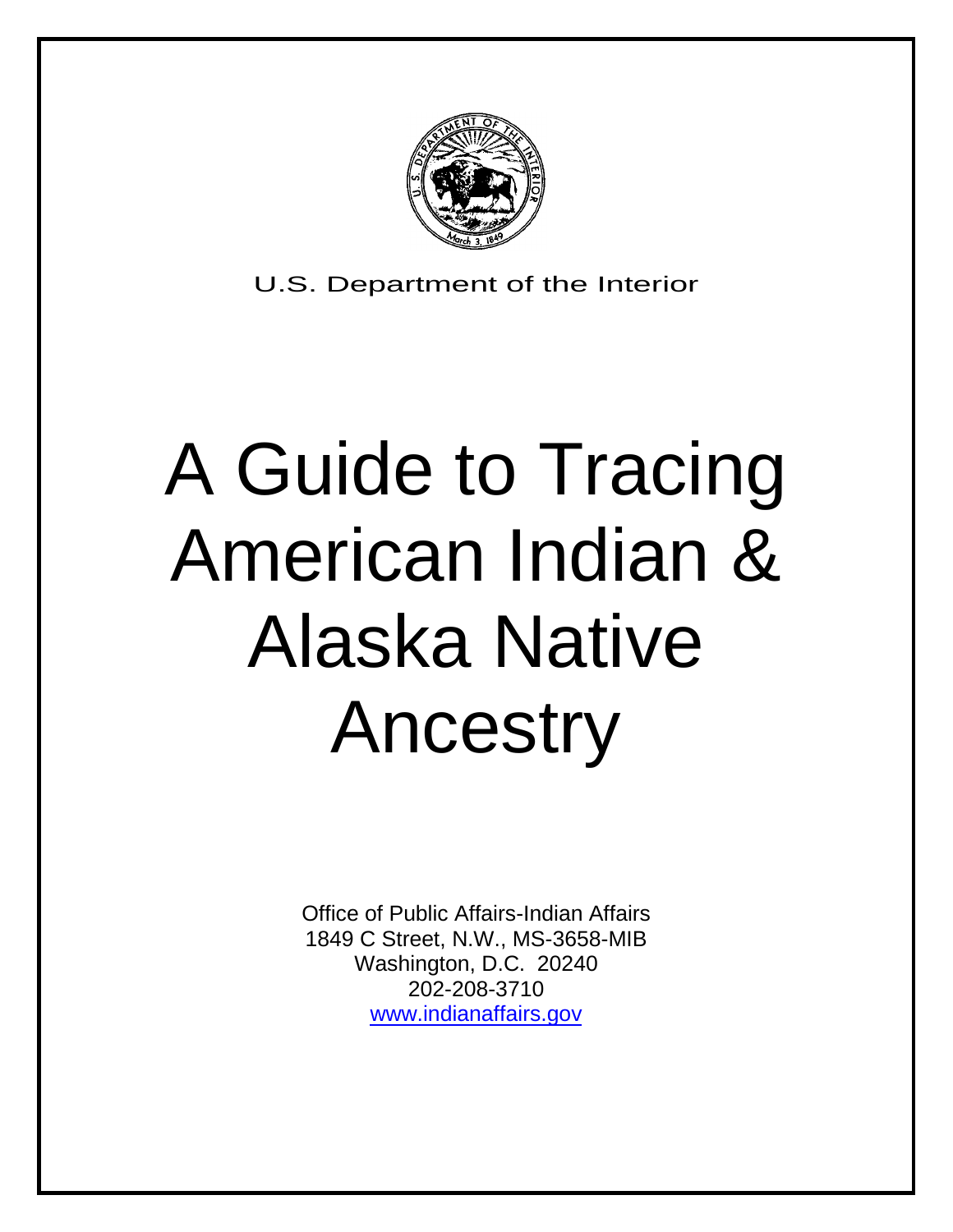# **Establishing American Indian or Alaska Native (AI/AN) Ancestry**

There are many reasons why a person will seek to establish his or her ancestry as that of AI/AN. One may be because the person wants to become an enrolled member of a federally recognized tribe. Another may be a desire to verify a family tradition or belief that has been passed down from generation to generation, whether based on fact or fiction, that he or she descends from an AI/AN person or tribal community. Another could be a desire only to learn more about a family's history. Another may be to establish eligibility for public or private sector services or benefits that are believed to be provided only to persons who are AI/AN.

When establishing descent from an AI/AN tribe for membership and enrollment purposes, however, an individual must provide genealogical documentation that supports his or her claim of such ancestry from a specific tribe or tribal community. Such documentation must prove that the individual is a lineal descendent of an individual whose name can be found on the tribal membership roll of the federally recognized tribe from which the individual is claiming descent and is seeking to enroll.

If the end goal for doing such research is to help you determine if you are eligible for membership in a tribe, you must be able to: 1) establish that you have a lineal ancestor – biological parent, grandparent, great-grandparent and/or more distant ancestor – who is an American Indian or Alaska Native person from a federally recognized tribe in the U.S., 2) identify which tribe (or tribes) your ancestor was a member of or affiliated with, and 3) document your relationship to that person using vital statistics records and other records a tribe may require or accept for purposes of enrollment.

The BIA does not maintain a massive national registry or comprehensive computer database of AI/AN individuals, nor can the bureau retrieve genealogical information about individuals from such a source. The BIA's offices, including the bureau's headquarters in Washington, D.C., generally do not keep records on individual AI/ANs, and it does not maintain a national registry of them. Nor does the BIA conduct genealogical research for the public. Through this guide, however, we can offer suggestions on where to look and with whom to talk when trying to trace ancestry to any of the Federally recognized tribes in the U.S.

# **Benefits and Services Provided to AI/ANs**

#### • *The Myth of the Monthly Check*

It is a belief long held by many that AI/ANsreceive monthly checks from the Federal government only because of their racial identity and nothing else.

While certain tribes and individual tribal members and their lineal descendants have received Federal payments in the past, such payments have been made under specific responsibilities of the Federal government to them that have resulted from treaty obligations (some treaties included cash annuities for individual tribal members which ended with the death of the recipient), the settlement of claims against the United States, and/or the collection of payments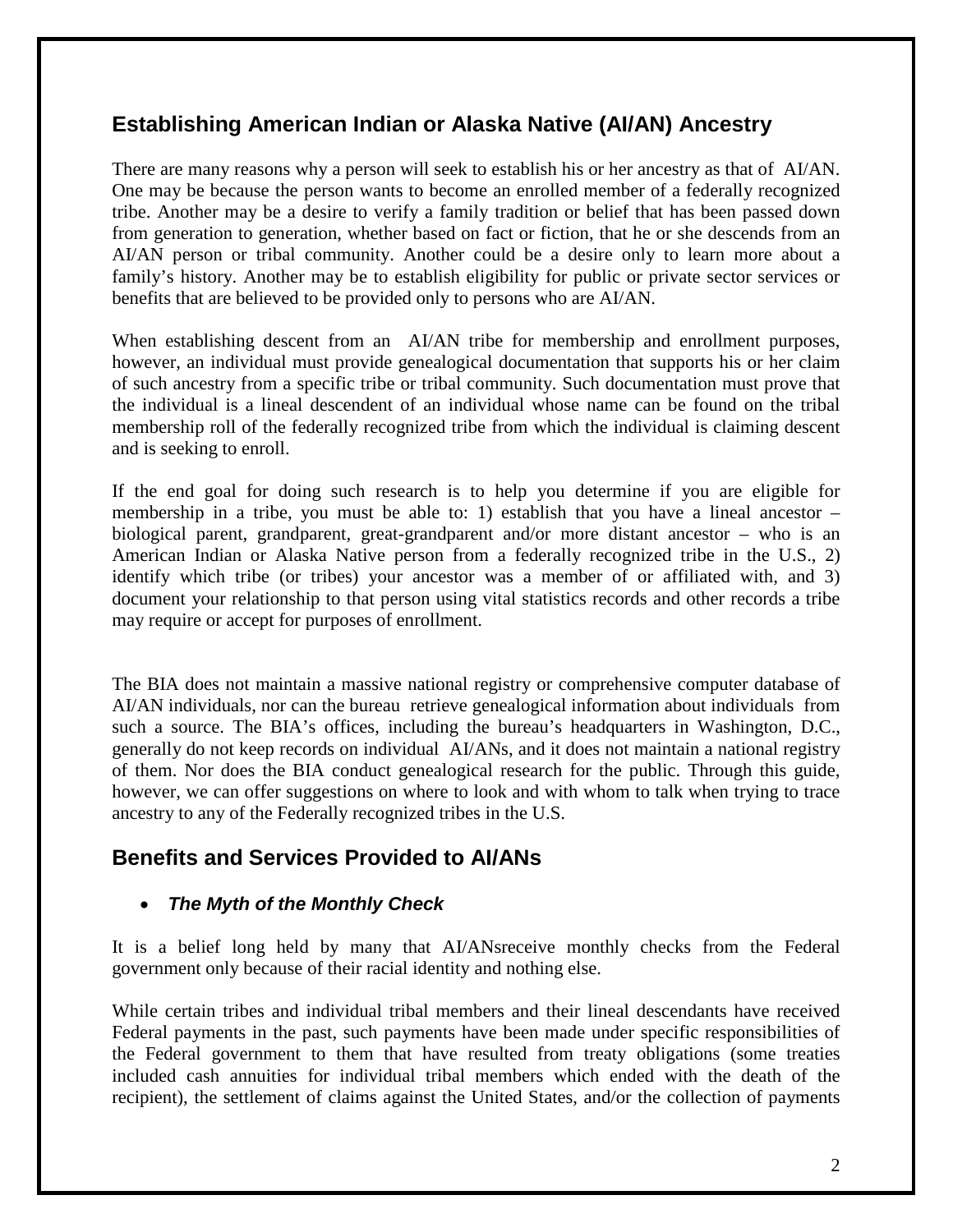for the use or exploitation of their trust lands and natural resources. However, very few judgment fund per capita payments remain to be paid today (and not every settlement allows per capita payments), and trust monies are collected by the Federal government and paid out only to those tribes and individuals to whom they belong.

Generally, tribal revenues are used for the benefit of tribal members. Tribes who are able may distribute payments to their enrolled members when tribal revenues from the lease or sale of tribal assets – such as timber, coal, hydroelectric power, or oil and gas, for example – are sufficient to do so. Another way tribes generate income is from developing successful enterprises, including construction, gaming and other entertainment businesses, hospitality and tourism businesses, arts and crafts, government contracting, and other ventures that create and/or sell goods and/or services.

A tribe that makes per capita payments to its members may do so on a monthly, quarterly, annual or occasional basis if its revenues from these various funding sources are sufficient and if its members approve. In the case of Class III gaming, the Indian Gaming Regulatory Act requires that income from casinos be used for tribal government operations, programs and services for tribal members, although a portion may be used for per capita payments in accordance with an approved per capita distribution plan.

However, there are many tribes that do not make per capita payments because either they lack the revenues to do so or their tribal membership is too large for the revenues they do have. Usually, such revenues are instead used for tribal government operations, programs and services.

There is a clear distinction between judgment funds and tribal funds. **Judgment funds** are appropriated by Congress after the settlement of a claim filed against the United States by a tribe or tribes, or AI/AN descendant groups, to resolve issues of tribal or individual assets (usually land) taken without compensation. **Tribal funds** are derived from tribal assets.

While an individual does not have to be an enrolled member of a tribe who is party to a settlement to receive a final judgment fund payment, he or she still must be deemed eligible under the terms of the settlement. In the case of tribal funds, an individual must be an enrolled tribal member to be eligible to receive per capita payments derived from tribal assets.

Compensation from the Alaska Native Claims Settlement Act of 1971 was placed in an entity established by the Treasury Department called the Alaska Native Fund. Funds were disbursed to village corporations and to individuals through regional corporations until 1981, when the payments were completed.

The AI/ANs who have worked as civilian Federal employees or have served in the U.S. armed forces can also receive Social Security and Federal retirement benefits, if they qualify.

## • *0BServices for AI/AN*

Indian Affairs in the Department of the Interior encompasses the Office of the Assistant Secretary-Indian Affairs, the Bureau of Indian Affairs and the Bureau of Indian Education (BIE).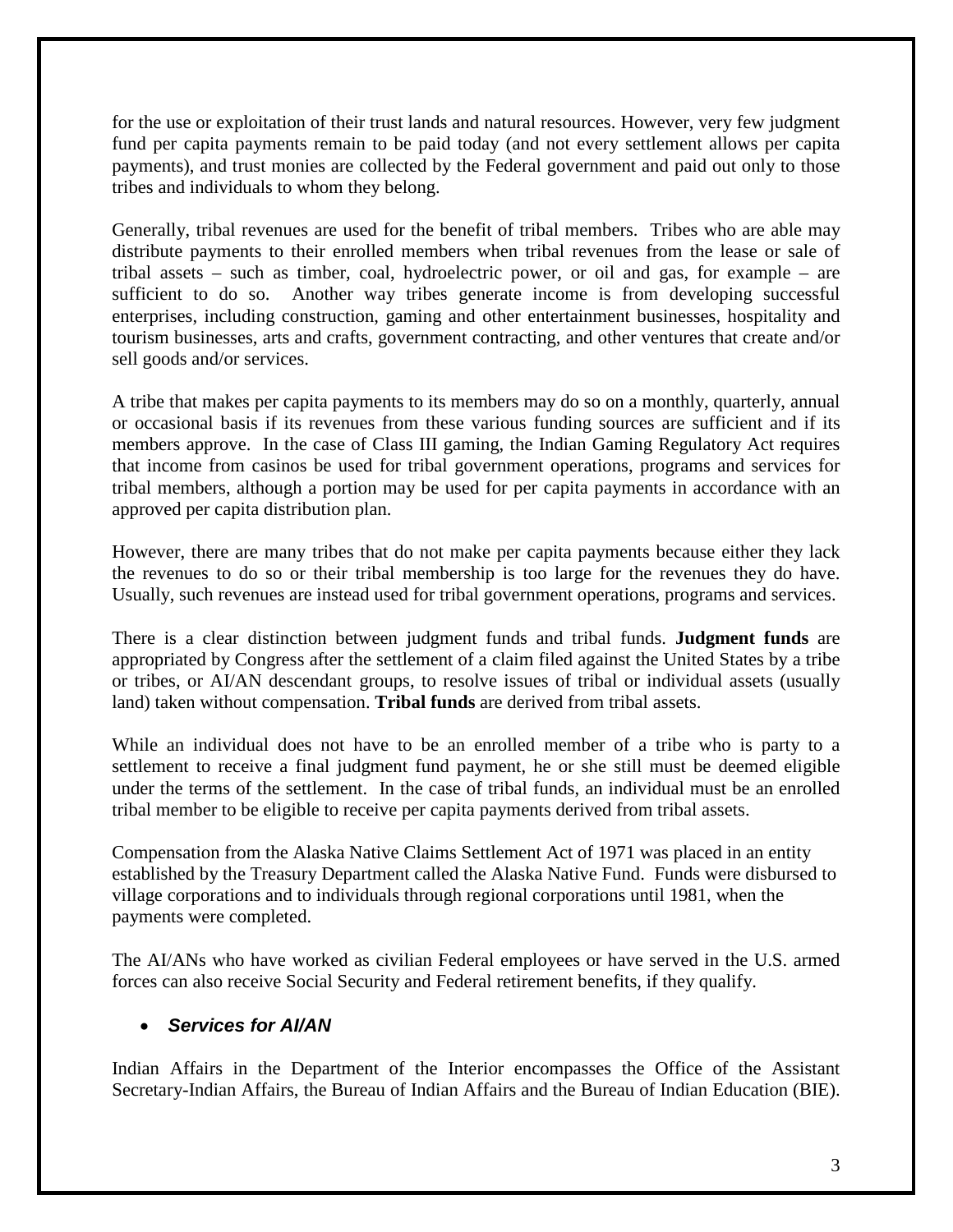Through its bureaus, offices and programs, Indian Affairs does its part to carry out the United States' government-to-government relationship with the Federally recognized tribes, and to maintain its unique and continuing responsibility to the AI/AN people. Indian Affairs supports and assists the tribes as they develop their governmental structures and operations; build strong, safe communities; and provide services to their members.

Indian Affairs-funded or administered programs, which are comparable to state and local government programs and services, include education, economic and workforce development, social services, justice (law enforcement, corrections, and courts), infrastructure (road, bridges, and dams), housing, realty, agriculture and range management, and natural resources management and protection. They operate on federal Indian reservations and tribal trust lands for the benefit of tribal members, and on trust or restricted-fee lands belonging to individual Indian landowners.

Besides Indian Affairs, there are other Federal agencies with programs developed specifically to serve AI/ANs and their tribal communities.

All AI/ANs, whether they live on a reservation or not, can, like other U.S. citizens, apply for and receive Federally funded, state-administered services such as the Temporary Assistance for Needy Families (TANF), Supplemental Security Income (SSI), the Food Stamp Program and the Low Income Heating and Energy Assistance Program (LIHEAP). But they, like other citizens, must be eligible under the rules that govern such programs.

# *4B***Enrollment in a Federally Recognized Tribe**

## • *What is the purpose of tribal enrollment?*

Tribal enrollment requirements preserve the unique character and traditions of each tribe. An AI/AN tribe's membership criteria is based on customs, history, traditions, language, religious beliefs and practices, ancestry and tribal blood that are unique to it and which set it apart from other tribes or tribal communities. Tribal membership may also convey the right to vote in tribal elections, to serve in tribal leadership, to participate in the sharing of tribal assets, to use tribal treaty rights (such as hunting, fishing, and gathering rights) within the tribe's jurisdiction, to participate in cultural or religious matters, to receive tribal services and benefits, and to exercise other privileges or rights unique to tribal members. Such privileges and rights differ from tribe to tribe.

#### • *What are tribal membership requirements?*

Tribal enrollment criteria are set forth in a tribe's governing documents such as a tribal constitution, articles of incorporation or ordinances. It will be necessary for individuals seeking to establish a connection to a specific tribe or tribal community through enrollment to contact the tribe or tribal community directly for information about its enrollment requirements and application process. You can find contact information for all of the Federally recognized tribes in the U.S. by clicking on the "Tribal Leaders Directory" link on the Indian Affairs website Document Library page at [http://www.indianaffairs.gov/DocumentLibrary/index.htm.](http://www.indianaffairs.gov/DocumentLibrary/index.htm)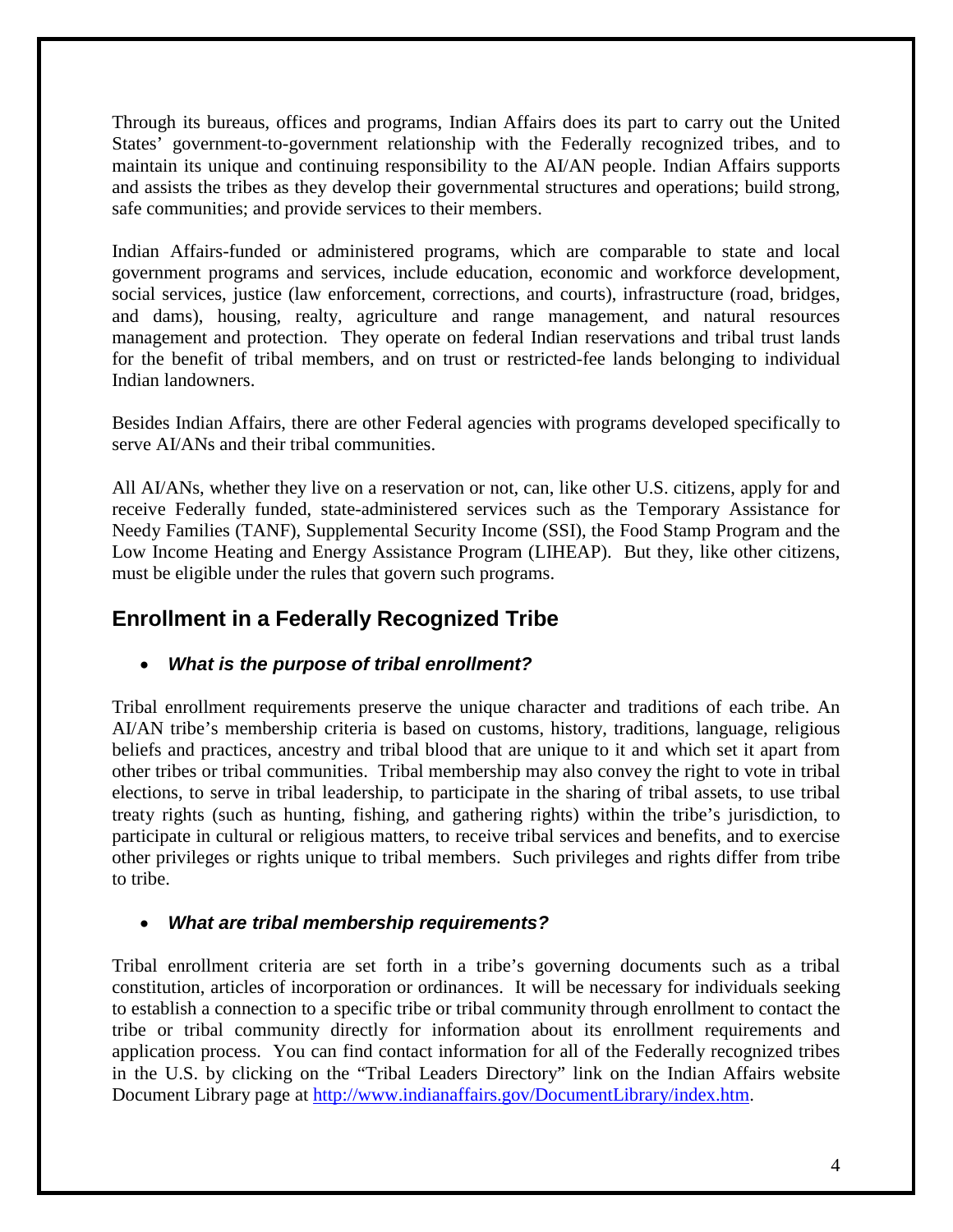Uniform membership requirements among all tribes do not exist as criterion varies from tribe to tribe. However, it can be said that two commonly found requirements for membership are: 1) lineal descent from someone named on the tribe's base roll [a "base roll" is a tribe's original list of members as designated in a tribal constitution or other document specifying enrollment criteria] or 2) lineal descent from a tribal member who descends from someone whose name appears on the base roll. Other conditions such as tribal blood quantum, residency, or continued contact with the tribe also are common.

#### • *How do I apply for enrollment in a tribe?*

A person may only be enrolled in a tribe where they are eligible for enrollment. If a person can prove ancestry from several tribes and is enrollment-eligible in more than one, they may only be enrolled in one tribe at a time (unless a tribe allows otherwise). After you have completed your genealogical research, documented your ancestry, and through that determined your ancestor's tribal identity or affiliation, you are ready to *contact the tribe directly* to obtain information about its enrollment criteria and application process.

Rarely is Indian Affairs involved in tribal enrollment and membership matters. Tribal enrollment is considered an internal matter governed by the tribe in accordance with its rules. Each tribe determines whether an individual is eligible for membership, and each tribe maintains its own enrollment records, including records on past members. To obtain information about your eligibility for membership, you must contact the tribe rather than Indian Affairs.

#### • *How do I contact a federally recognized tribe?*

You can find contact information for the federally recognized tribes by clicking on the "Tribal Leaders Directory" link at [http://www.indianaffairs.gov/DocumentLibrary/index.htm.](http://www.indianaffairs.gov/DocumentLibrary/index.htm) The Directory, which is published by the Bureau of Indian Affairs, provides contact information for all of the federally recognized AI/AN tribes in the U.S., as well as Indian Affairs program offices and BIA regional offices and agencies. You can obtain a copy of the Directory by downloading or printing it from the website, or by calling the BIA Office of Indian Services at 202-513-7640.

# **Doing the Genealogical Research**

#### • *Will I need to use a computer and the internet?*

Yes. Computers and the internet are tools to help you search for information that can help you identify and document a connection to a specific tribe or tribal community. There are many organizations and individuals who have made available on the internet records, images and other documents useful to researching ancestry. If you do not have a personal computer or internet access, you can check with a public library or community college in your area about using their resources to do research. There are many sites dedicated to genealogical research. Some sites charge for their services. We do not recommend or endorse any of them.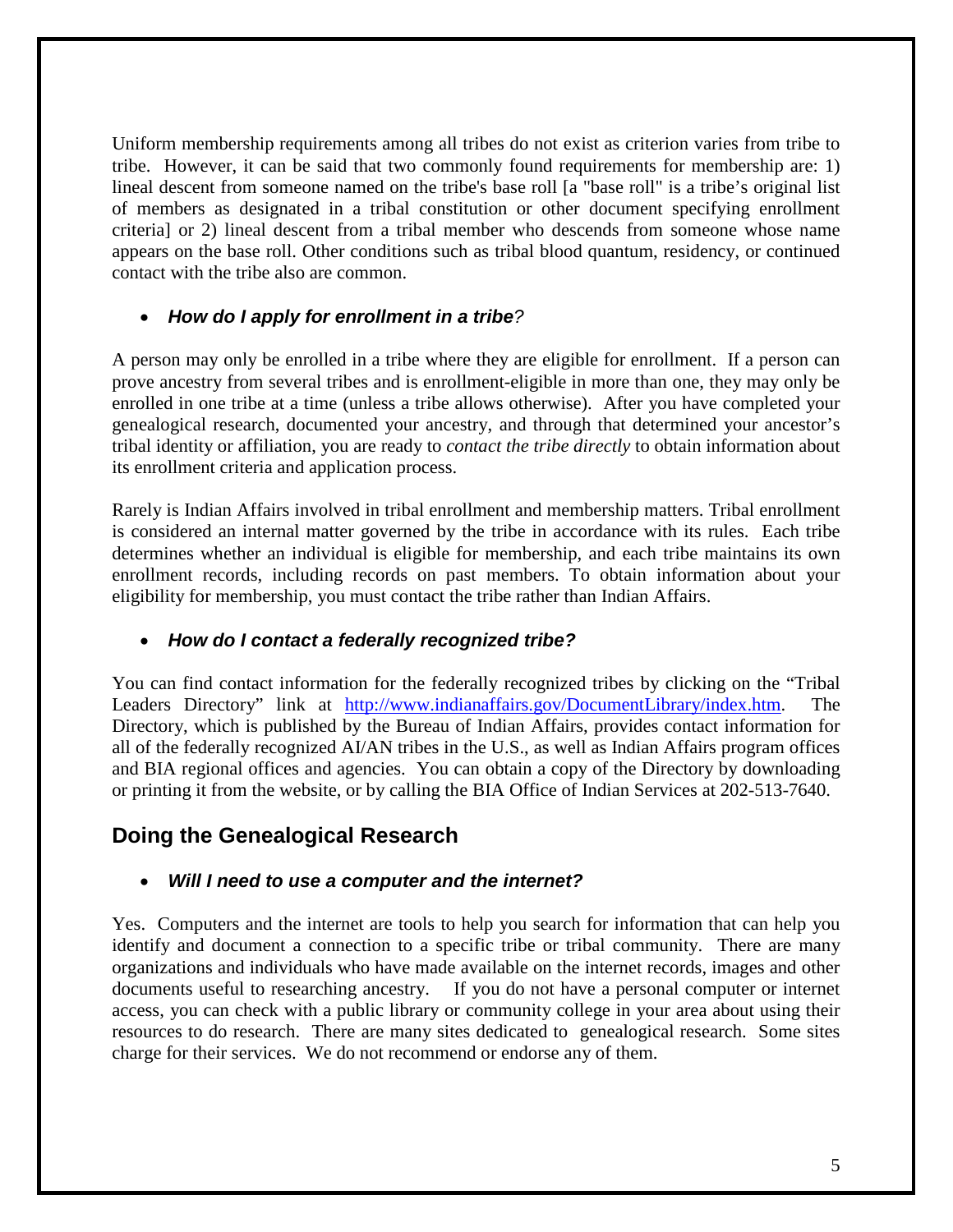Become familiar with the use of a search engine to find web sites that are of interest to you. Search engines are computer programs that search the internet for specific words, that you enter, listed in meta tags of the web site. Using search words or phrases such as "American Indian genealogy," "Alaska Native genealogy," "Native American genealogy," or "tracing American Indian (or Alaska Native or Native American) ancestry" can help you locate useful information.

#### • *How do I begin the search for my ancestors?*

Start your genealogical research with yourself and your family history. Start with current and historical records that you already have on hand such as letters, journal, diaries, etc., that belong to you and/or your immediate biological family. If you or a lineal ancestor is not currently a member of a federally recognized tribe, band or group in the U.S., your research can begin with public or other non-Indian records such as those maintained by state and local governments, churches, schools, libraries, newspapers, and historical societies.

You should locate all the information you can about your lineal ancestor to determine the person's *tribal* identity as that is the most important piece of information to help one find a specific tribe or tribal community. Although a vital statistics record is very important because it shows a person name, and the life event (birth, marriage, divorce, death) date and place, it might not list a person's tribal identity. If a vital statistics record indicates racial or ethnic identity, check to see if it identifies the person as American Indian, Alaska Native or Native American. If not, you will not be able to use that record to help you document them as AI/AN.

## • *Where can I look for information?*

We suggest the following as sources of information:

## **AT HOME:**

The first place where you can begin to do your genealogical research is at home. Valuable information can be found in newspaper clippings, military service records, birth and death records, marriage licenses, divorce records, and family bibles, personal journals, diaries, letters, scrapbooks, backs of pictures and baby books.

Relativesmay be another good source of information about an ancestor you are doing research on. Visiting with or writing to family members to find out if they have genealogical material may be necessary. If another family member is working on a family history, check to see if they can share information with you, or answer any questions you have.

## **ON THE LOCAL AND STATE LEVEL:**

It is often helpful to check school, church (baptismal records), and county courthouse records for information. Historical and genealogical information also can be found in other civil records at local courthouses such as deeds, wills, land or other property conveyance documents. Newspapers are also a good source of information; an ancestor may have been the subject of or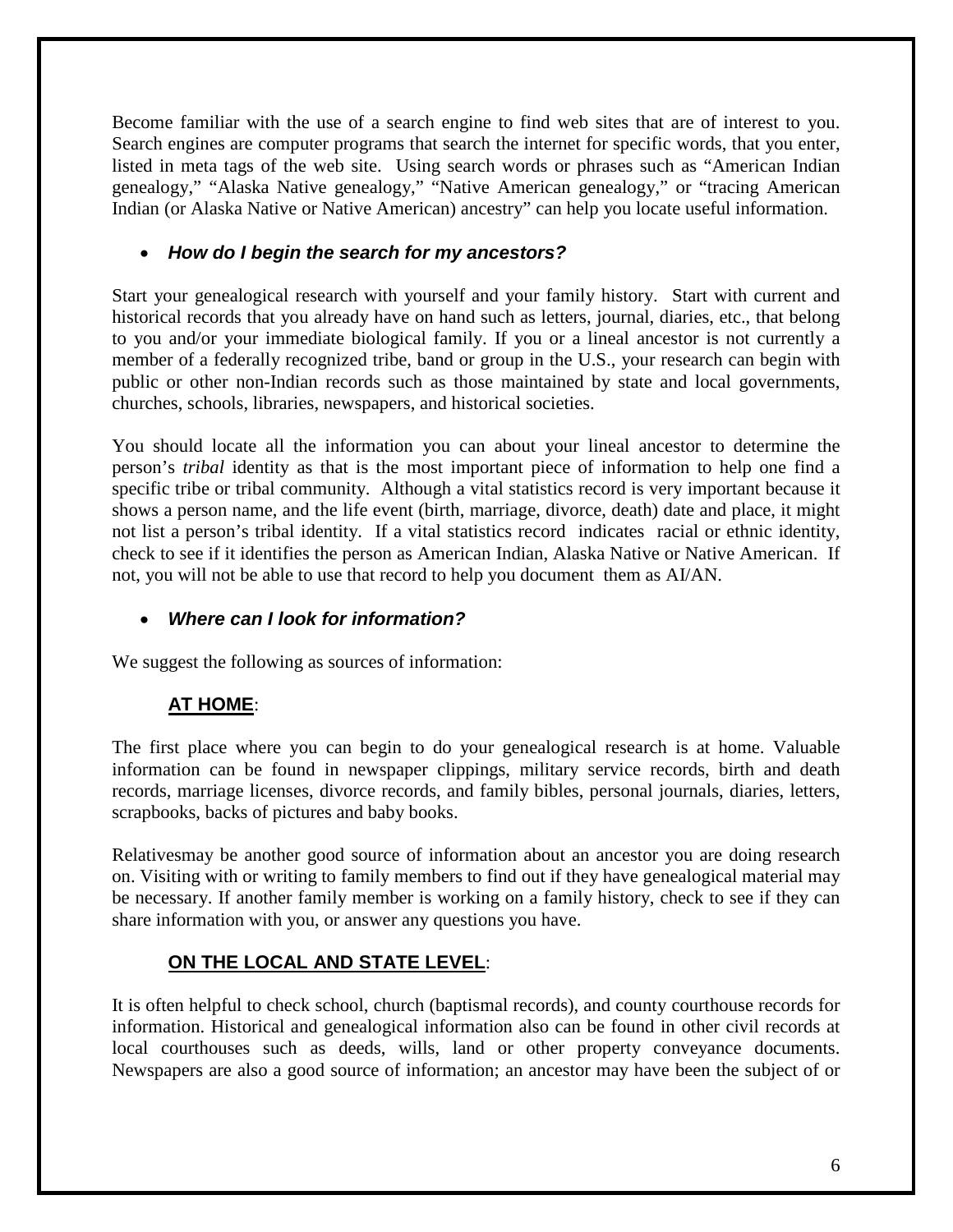mentioned in a news article and obituaries will provide many details about the lives of their subjects.

Prior to the  $20<sup>th</sup>$  century, information about births, marriages, divorces and deaths was usually kept (if at all) by family members. In the modern era, state governments issue and maintain vital statistics records. They did not being keeping birth and death records until about 1890 to 1915, so searches in state records for ancestors who were born or died before that time may be limited or difficult to find. To obtain a vital statistic record, you must contact the department, bureau or office that handles vital statistics records for the state where the life event took place. Each state has its own rules for who may request a vital statistics record and its own process for requesting one (including any fees it may charge). State vital statistics records offices may be found using the internet.

## **IN PUBLIC LIBRARIES AND OTHER REPOSITORIES:**

Visiting the local library is a very good starting point for gathering facts about AI/ANs and their tribes. A wealth of information exists concerning the history of tribes, tribal cultures, historical tribal territories, and tribal migration patterns. Most libraries also have books on how to do genealogical research. Genealogical research books give a good understanding of standard research techniques.

You can also contact genealogical organizations, historical societies, and other private institutions.

## **ON THE FEDERAL LEVEL:**

#### • *Records Concerning the Public*

The National Archives and Records Administration (NARA) is the repository and archivist for all federal records. The records it holds and the information it provides are very useful to anyone interested in genealogical research. One example is census records. Census records are a very good source of information for persons trying to locate and identify their ancestors in the U.S. In the  $19<sup>th</sup>$  century, the BIA, which was established in 1824, carried out census counts of American Indians living on reservations. In 1902, Congress enacted legislation creating a permanent census office in the Interior Department. By 1913, the U.S. Bureau of the Census was firmly established in the Department of Commerce.

NARA has Federal census records from 1790 to 1940, including BIA American Indian census records. NARA assigns numbers to each record group. The following are some of those to look for when doing AI/AN ancestry research at NARA:

- Record Group Number 29: Records of the Bureau of the Census
- Record Group Number 48: Records of the Office of the Secretary of the Interior
- Record Group Number: 75: Records of the Bureau of Indian Affairs, 1973-1989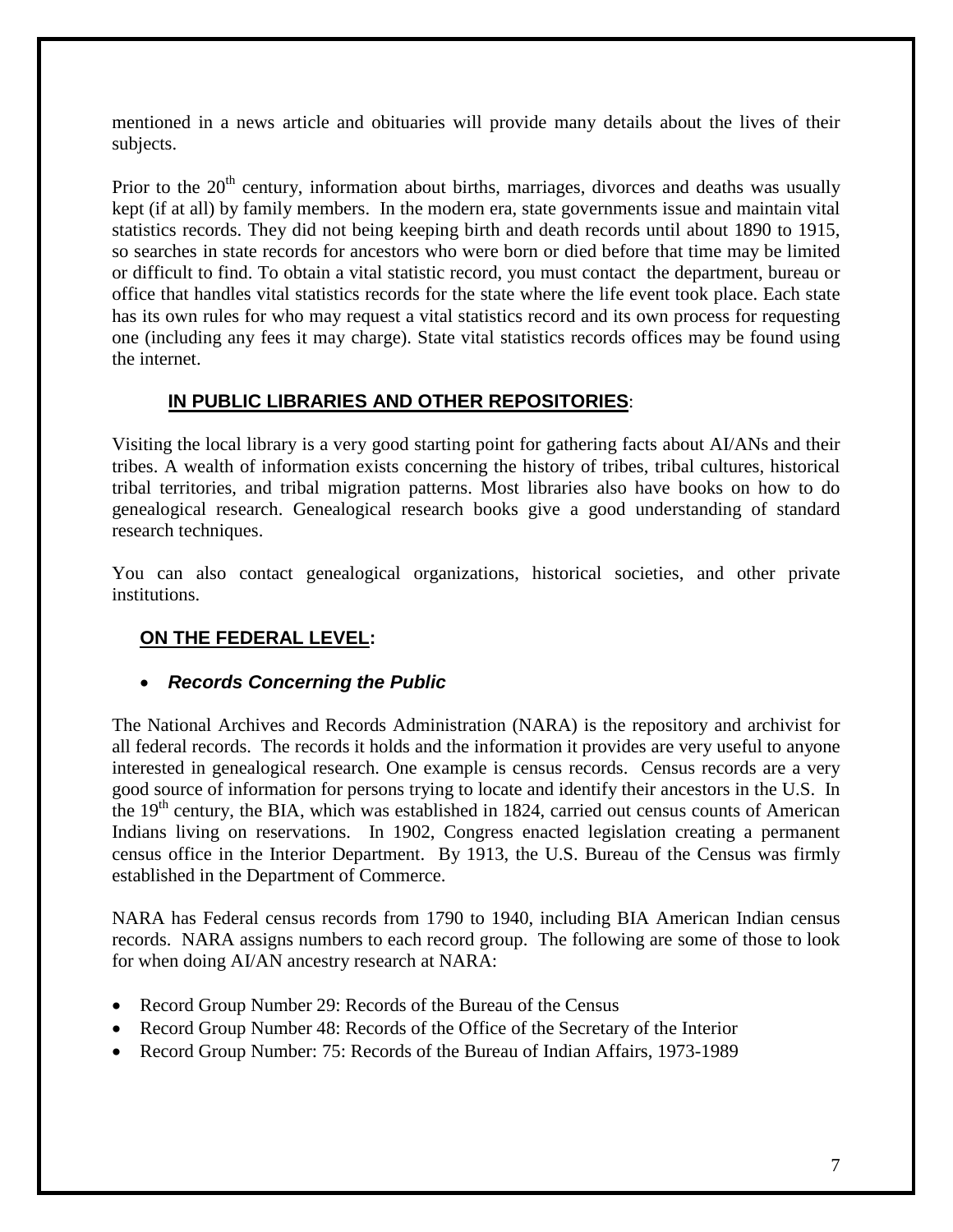NARA also has military service records, passenger arrival records, and other records of value to persons involved in genealogical research. You can even find the Dawes Roll if you are researching ancestry from any of the Five Civilized Tribes in Oklahoma.

To learn about the kinds of AI/AN records NARA holds, and how to access or obtain copies of them, visit<http://www.archives.gov/research/genealogy/> or call:

#### **U.S. National Archives and Records Administration 1-866-272-6272**

#### • *Records Concerning AI/ANs*

If you have identified your ancestor's tribal affiliation, now you can proceed to begin researching records about the tribe. The American Indian records collection at NARA includes special censuses, school records, and allotment records. For more information concerning the special censuses of various tribes, NARA offers:

#### **Microfilm Publication M1791 American Indian Censuses "The Special Census of Indians, 1880"**

#### • *BIA Offices*

BIA regional offices (and agencies may be additional sources of information on an ancestor if: 1) your ancestor's estate was probated through the bureau because he or she had land in trust with the bureau and/or received income derived from federal Indian trust lands and/or assets, 2) his or her name appears on a tribe's base membership roll, a copy of which rests with the regional office or agency that services the tribe, or 3) his or her name appears on a judgment distribution roll developed as part of the settlement of a tribal claim against the United States.

The BIA, however, does not maintain current or historic records of all individuals who possess some degree of AI/AN blood. The BIA holds current rather than historic tribal membership enrollment lists. These lists (commonly called "rolls") do not have supporting documentation such as birth certificates for each tribal member listed. The BIA created these rolls while the BIA maintained tribal membership rolls, which lasted until about the 1980s. Please note that:

*The BIA no longer has extensive involvement in tribal membership. Current Federal policy and case law limits the involvement of the BIA in tribal membership matters unless mandated by congressional legislation, or is required by the tribe's governing document or otherwise requested by the tribe.*

There are instances where the BIA continues to manage a tribe's enrollment records and enrollment application process functions, either because the tribe is too small to handle these functions itself or because it chooses not to. However, a person seeking to enroll with the tribe must still be eligible under its enrollment criteria.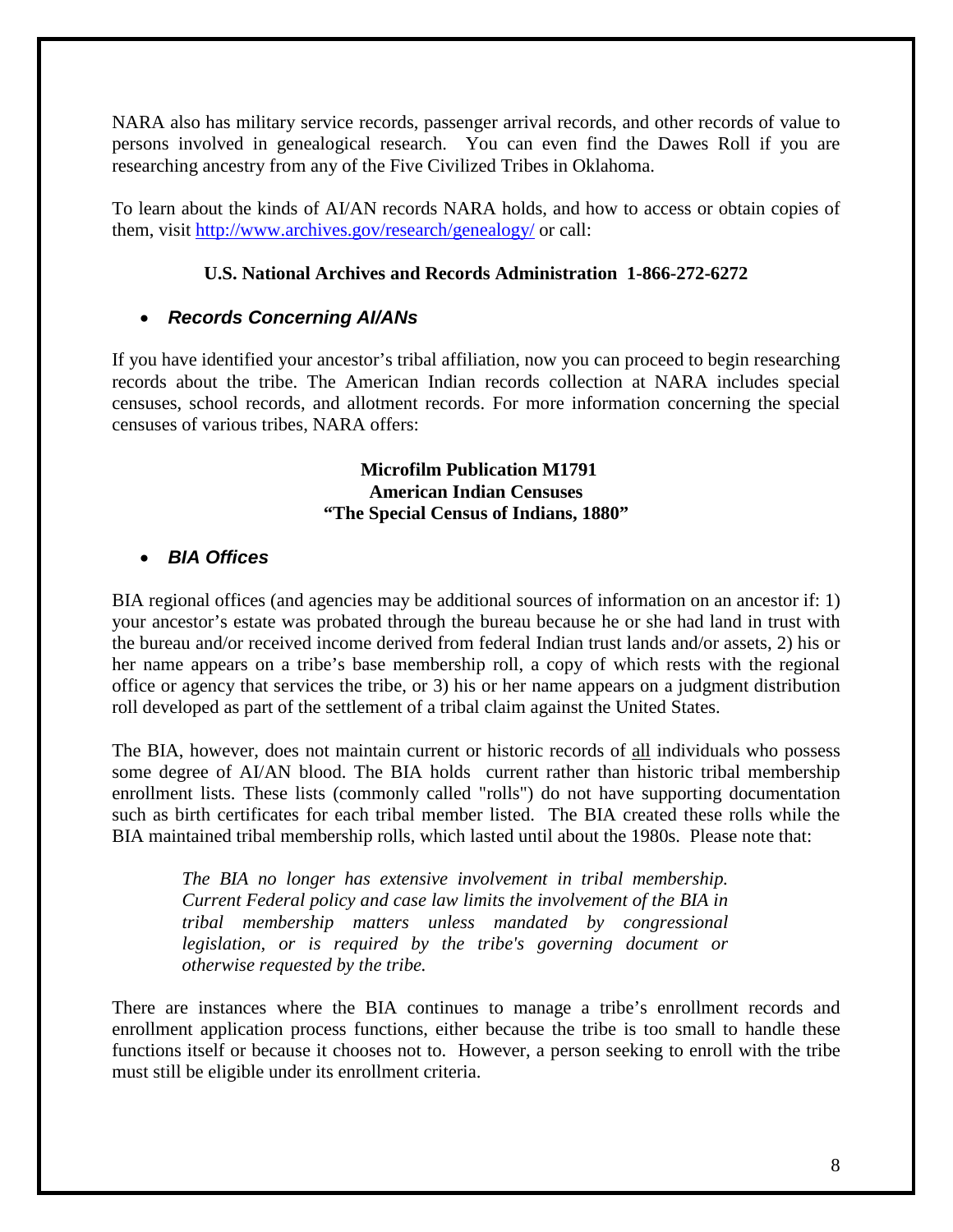When you contact a BIA regional office or agency, be prepared to give the name of the tribe, the name(s) and birth date(s) of your lineal ancestor(s), and your relationship to such ancestor(s). You must provide specific details, such as a female ancestor's maiden and married names,

Another source of information is official correspondence sent by a BIA regional office (or area office) or agency, or the Secretary of Department of the Interior, to you or your ancestor that give details about a specific tribe or reservation, or any description or explanation of matters relating to tribal enrollment, leasing of trust lands or assets, probating an Indian estate, payment of a debt owed to the BIA, or other matters that fall under the BIA's mission, functions and responsibilities. When contacting the regional office or agency that issued the correspondence, have the document(s) with you and provide as much information from it as you can, including the date it was issued.

The Privacy Act, 5 U.S.C. §552(a), protects personal information contained in current tribal membership rolls and lists that the BIA maintains. Submitting a request for genealogical information under the Freedom of Information Act, 5 U.S.C. §552, is not necessary for records compiled and published by private institutions or that are available in census records declassified by NARA.

The Tribal Leaders Directory includes contact information for all BIA regional offices and agencies. They will be found at the beginning of each regional section of the Directory with the tribal contact information immediately after. The sections are marked with the names of the 12 BIA regions.

## • *What do I do if I was adopted?*

Generally, adoptions of AI/AN children have been handled in state courts under state laws. When you are seeking to open sealed adoption papers, the BIA cannot help you. There are organizations that can be found on the internet that may be able to assist you with information on what procedures or information you might need. We do not endorse or recommend any of them. You will need to obtain legal advice from an attorney that deals with this area of law.

If you have questions about the Indian Child Welfare Act of 1978 (ICWA), P.L. 95-608, which allows federally recognized tribes to intervene in certain AI/AN child adoption situations, you can contact a BIA regional social worker in any of the bureau's 12 regional offices or contact the National Indian Child Welfare Association [\(www.nicwa.org\)](http://www.nicwa.org/) for more information.

## • *Will a blood test or DNA test prove AI/AN ancestry?*

Blood tests and DNA tests will not help an individual document his or her descent from a specific Federally recognized tribe or tribal community.

The BIA does not regulate businesses that perform such tests, and does not validate their findings nor accept their results as proof that an individual possesses blood quantum from a particular tribe. The only value blood tests and DNA tests hold for persons trying to trace ancestry to a particular tribe is that testing, if the tribe accepts it, can establish if an individual is biologically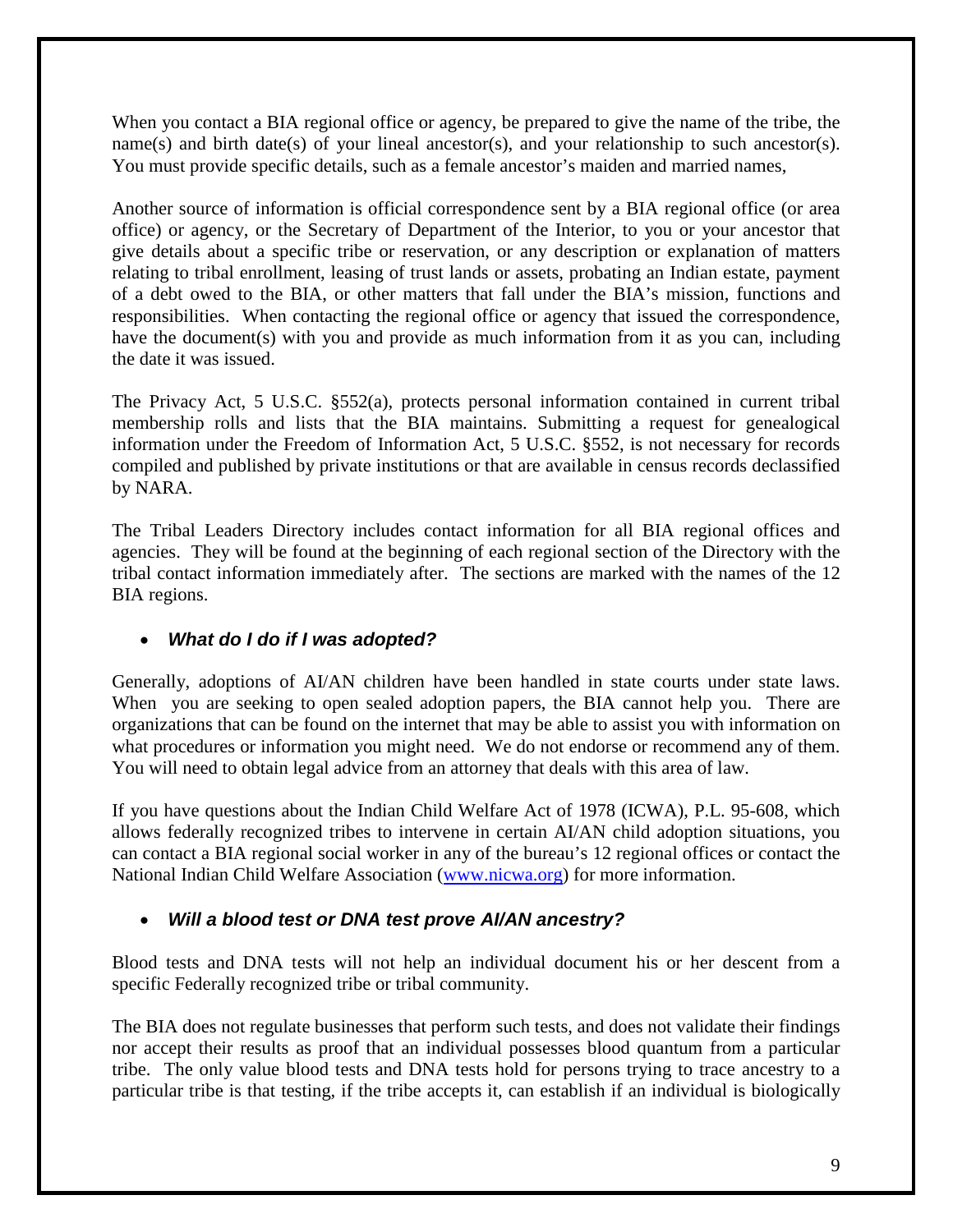related to a tribal member. Check directly with the tribe you are seeking to enroll to find out if it will accept a blood test or DNA test as part of its enrollment application process.

## **Getting Help with the Research**

If you are contemplating hiring someone to research your family history, professional genealogists can charge fees on an hourly or flat-rate basis. For more information on what to consider when hiring a professional, contact your local genealogical association or society, or visit the NARA website at [http://www.archives.gov/research/genealogy/.](http://www.archives.gov/research/genealogy/)

If you do not wish to conduct your own research, researchers are available for a fee. Please search the Board for Certification of Genealogists® or the Association of Professional Genealogists® websites for their listings of genealogical researchers. Their names with websites are:

[http://www.bcgcertification.org](http://www.bcgcertification.org/) [http://www.apgen.org](http://www.apgen.org/)

Board for Certification of Genealogists Association of Professional Genealogists

## **Tracing Cherokee Indian Ancestry**

We receive so many requests for information on how to trace Cherokee Indian ancestry, therefore we have included this special section for it. The information below – "Locating the Dawes Rolls" – is useful for anyone trying to find a lineal ancestor who was a member of one of the Five Civilized Tribes in Oklahoma – the Cherokee Nation, the Chickasaw Nation, the Choctaw Nation, the Muscogee (Creek) Nation and the Seminole Nation. These are the only federally recognized tribes who use the Dawes Rolls as their base membership rolls.

#### • *A Brief Overview of Cherokee History*

About 200 years ago the Cherokee Indians were one tribe, or "Indian Nation," that lived in the southeast part of what is now the United States. During the 1830's and 1840's, the period covered by the Indian Removal Act, many Cherokees were forcibly moved west to what was then termed "Indian Territory" and that is now the state of Oklahoma. A number of Cherokees remained in the southeast and some gathered in North Carolina, where they purchased land and continue to live to this day. Others went into the Appalachian Mountains to escape being moved west and many of their descendants may still live there now.

Today, individuals of Cherokee ancestry fall into at least one of the following categories:

(1) Living persons who were listed on the final rolls (Dawes Commission Rolls) of the [Cherokee Nation of Oklahoma](http://www.cherokee.org/), now known as the Cherokee Nation, that were approved and their descendants. These final rolls were closed in 1907.

(2) Individuals enrolled as members of the **Eastern Band** of Cherokee [Indians](http://www.cherokee-nc.com/) of North Carolina and their descendants who are eligible for enrollment with the Band.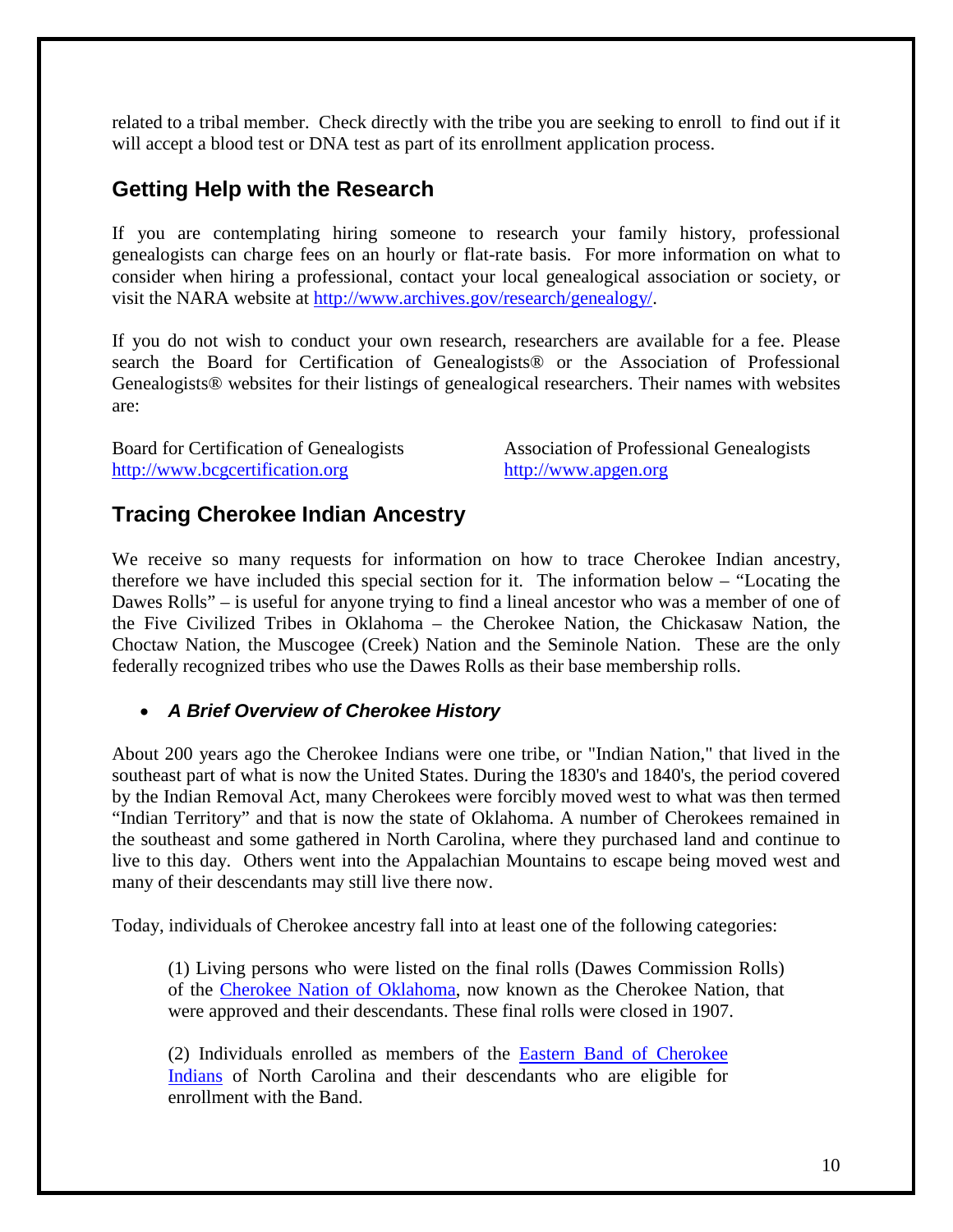(3) Persons on the list of members identified by a resolution dated April 19, 1949, and certified by the Superintendent of the BIA's Five Civilized Tribes Agency, and their descendants who are eligible for enrollment with the United Keetoowah [Band of Cherokee Indians](http://www.keetoowahcherokee.org/) of Oklahoma.

(4) All other persons of Cherokee Indian ancestry.

#### **(1) CHEROKEE NATION:**

After about a half century of self-government, a law enacted in 1906 directed that final rolls be made and that each enrollee be given an allotment of land or paid cash in lieu of an allotment. The Cherokee Nation in Oklahoma, a federally recognized tribe, formally organized in 1975 with the adoption of a new constitution that superseded one from 1839. The new constitution established a Cherokee Register for the inclusion of any Cherokee person for membership purposes in the Cherokee Nation. Members must be citizens as proven by reference to the Dawes Commission Rolls. Included in this are the Delaware Cherokees of Article II of the Delaware Agreement dated May 8, 1867 (Delaware Indians who were made members of the Cherokee Nation), and the Shawnee Cherokees of Article III of the Shawnee Agreement dated June 9, 1869 (Shawnee Indians who were made members of the Cherokee Nation), and/or their descendants.

P.L. 100-472 authorizes, through a planning and negotiation process, Indian tribes to administer and manage themselves programs, activities, functions, and services previously managed for them by the BIA. Pursuant to P.L. 100-472, the Cherokee Nation of Oklahoma has entered into a self-governance compact and now provides to their members those services previously provided by the BIA. Enrollment and allotment records also are maintained by the Cherokee Nation. Any questions with regard to Cherokee Nation ancestry and/or enrollment should be referred to:

> Cherokee Nation P.O. Box 948 Tahlequah, OK 74465 Phone: (918) 456-0671; Fax: (918) 458-5580 [www.cherokee.org](http://www.cherokee.org/)

#### **(2) EASTERN BAND OF CHEROKEE INDIANS:**

The Eastern Band of Cherokee Indians in North Carolina is also a federally recognized tribe. It has its own base membership roll, called the Baker Roll, and its own enrollment criteria. Inquiries about the tribe's enrollment criteria or information shown in the records may be addressed to the tribe at:

> Eastern Band of Cherokee Indians Qualla Boundary, P.O. Box 455 Cherokee, NC 28719 Phone: (828) 497-7000; Fax: (828) 497-7007 [www.cherokee-nc.com](http://www.cherokee-nc.com/)